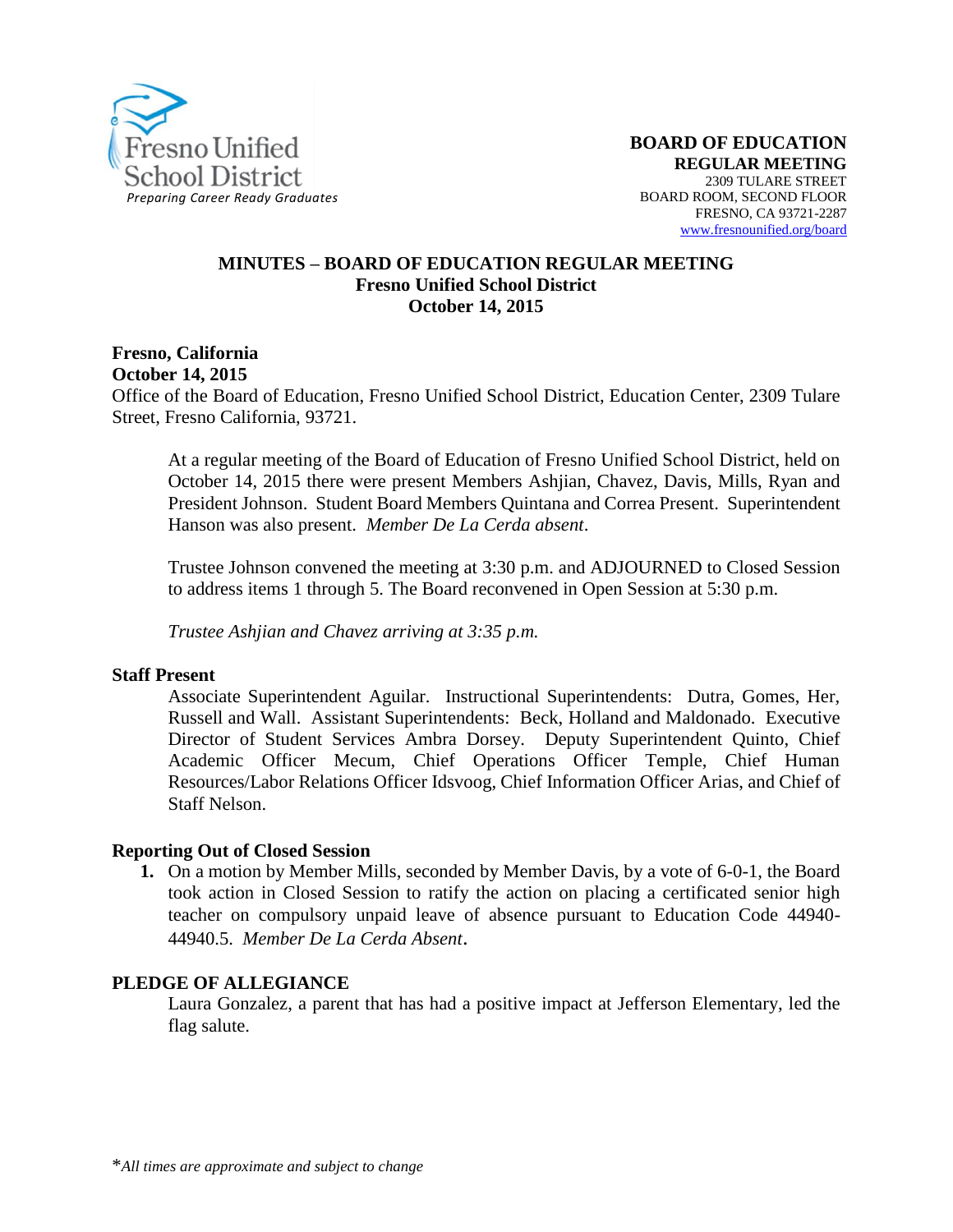# **APPROVE Minutes**

**APPROVED**, **as recommended** the draft minutes for the September 23, 2015 Regular Meeting. Member Mills moved for approval, seconded by Member Davis, which carried a 6-0-1 vote. *Member De La Cerda absent.*

# **ADOPT Resolution Recognizing the Period of October 23-31 as Red Ribbon Week**

**ADOPTED as recommended,** a resolution recognizing the period of October 23-31 as Red Ribbon Week. Fresno Unified School District is participating to help raise awareness concerning the prevention of tobacco, alcohol, and other drug use among our youth. Our district's employees and students are encouraged to wear red ribbons, buttons, badges, etc. to promote healthy lifestyles choices, as well as participate in anti-drug events and activities at school sites and in the community.

Member Ashjian moved for approval, seconded by Member Mills, which carried a roll call vote of 8-0-1, as follows: AYES: Student Board Members: Quintana and Correa, Board Members: Ashjian, Chavez, Davis, Mills, Ryan and President Johnson. *Member De La Cerda absent.*

# **HEAR Reports from Student Board Representatives**

Student Board Representatives Macie Lawson and Benton Johnson provided comments/reports from the Student Advisory Board Representative meeting hosted by Fresno High School. Member Mills attended their meeting. Student Board Representative Macie Lawson acknowledged the student ambassadors from Hamilton Middle School who shared highlights of various school activities and experiences.

# **HEAR Report from Superintendent**

- Superintendent Hanson provided a brief report to the Board of Education sharing highlights from around the district including the dedication of the [Hoover High School Aquatics](https://vimeo.com/141117448)  [Complex,](https://vimeo.com/141117448) the dedication of [Phillip J. Patiño School of Entrepreneurship,](https://vimeo.com/142188862) and the celebration a[t Manchester GATE,](https://vimeo.com/142419330) who was recently named a National Blue Ribbon School.
- Reminded everyone the fourth annual State of Education Luncheon will be held on October 26, 2015.
- Superintendent Hanson also provided updates regarding the installation of security cameras at middle and high schools, improved LED lighting in high school parking lots, outdoor camp for all the district's sixth graders, the continuing partnership with the City of Fresno and green space and the City of Fresno's recent award of federal funding to hire 15 more police officers to serve 15 schools and neighborhoods beginning fiscal year 2016/17.
- In recognition of the Week of the School Administrator, Superintendent Hanson and Chief Academic Officer Kim Mecum recognized Gaston Middle School Principal Felicia Quarles-Treadwell, recently honored by Educators of America as *Educator of the Month*, and Executive Director of Prevention and Intervention Ambra Dorsey, who will be formally recognized in November as Classified State Administrator of the Year by the Association of California School Administrators.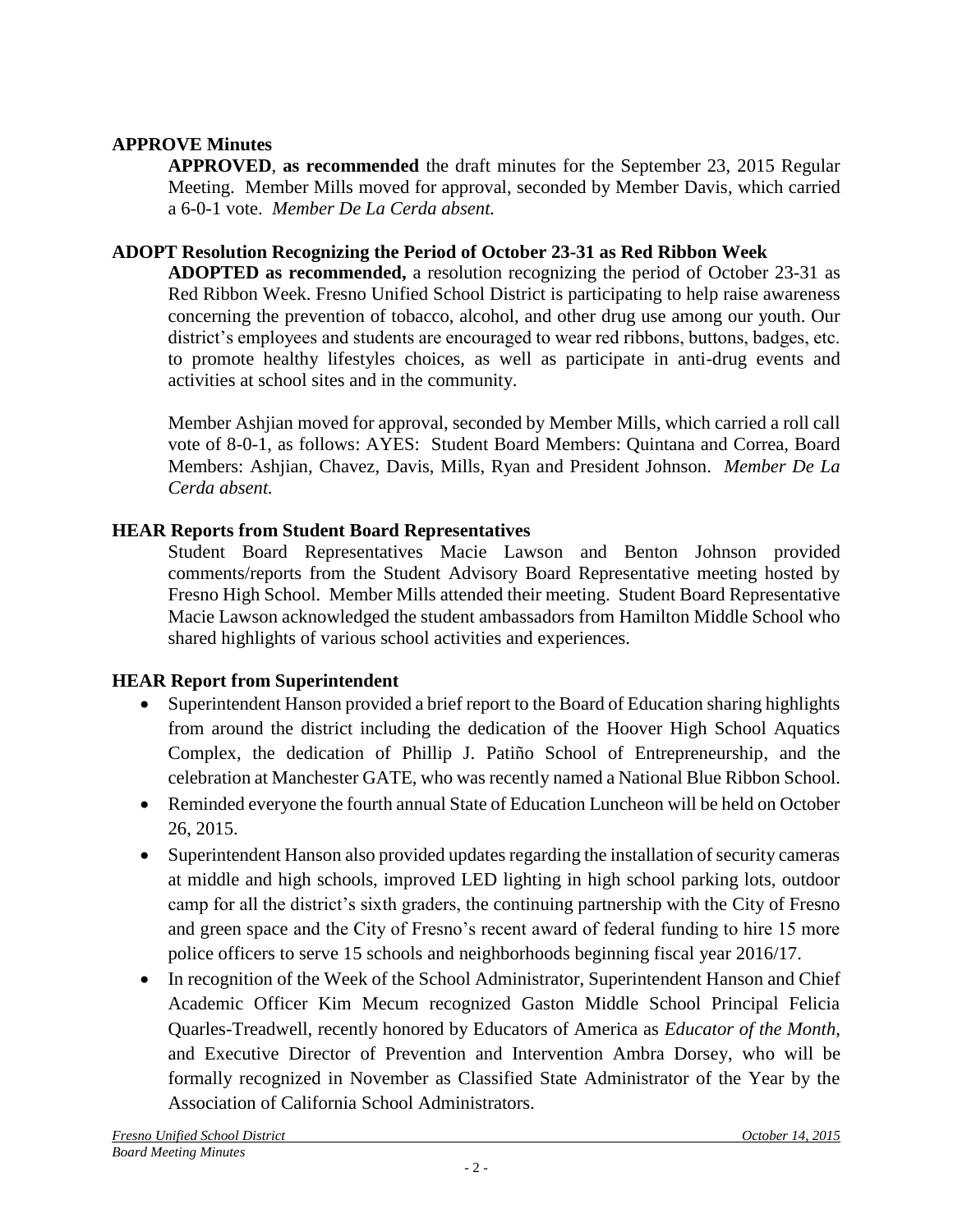Last, Superintendent Hanson thanked the Farber family for their continued support of Steve's Scholars, a \$1 million commitment that benefits the district's youth.

On a motion by Member Davis, seconded by Member Mills, the consent agenda, exclusive of agenda items: A-3, A-7, and A-8 which were pulled for further discussion, was approved on a roll call vote of 8-0-1 as follows: Student Board Members: Quintana and Correa, Members Ashjian, Chavez, Davis, Mills, Ryan and President Johnson. *Member De La Cerda absent.*

# **A. CONSENT AGENDA**

- **A-1, APPROVE Personnel List APPROVED**, **as recommended** the Personnel List, Appendix A, as submitted.
- **A-2, ADOPT Findings of Fact and Recommendations of District Administrative Board ADOPTED, as recommended** the Findings of Fact and Recommendations of District Administrative Panels resulting from hearings on expulsion and readmittance cases conducted during the period since the September 23, 2015, Regular Board meeting.

# **A-3, APPROVE Budget Revision No. 1 for Fiscal Year 2015/16**

**APPROVED**, **as recommended** Budget Revision No. 1 for fiscal year 2015/16. Periodic updates to the district's budget are presented to the Board of Education for approval. Budget Revision No. 1 includes adjustments for updated information regarding carryover, actual beginning balances, and necessary adjustments to support the acceptance of various grant awards.

**Member Mills** – This is one of the items that was pulled at the student advisory board meeting yesterday and they were asking for information and an explanation in regards to the fluctuation in district income. Ms. Quinto, if you could briefly give an explanation?

**Ruth Quinto** – The change that I believe you were referencing is on page two of the memo. There are some adjustments to the state budget. When the Governor assigned the budget this summer there was a change in the gap funding for the local control funding formula. There was a shift in how much of the local control funding formula would be funded in the 2014/15 fiscal year versus how much would be funded in the 2015/16 year. It was smoothed out but the revenues were reduced in 2014/15 and then they were increased in 2015/16.

**Member Mills** – They also wanted clarification on our agenda under the description for A-3. It talks about the Unrestricted General Fund Reserve for Economic Uncertainties estimated at \$32.6 million. They had asked if that was the increase in reserves or if that was the reserve amount.

**Ruth Quinto** – That is the estimated amount that would be in that line item at June 30, 2016.

Member Mills moved for approval, seconded by Member Davis, which carried a vote of 6- 0-1, as follows: AYES: Ashjian, Chavez, Davis, Mills, Ryan and President Johnson. *Member De La Cerda absent.*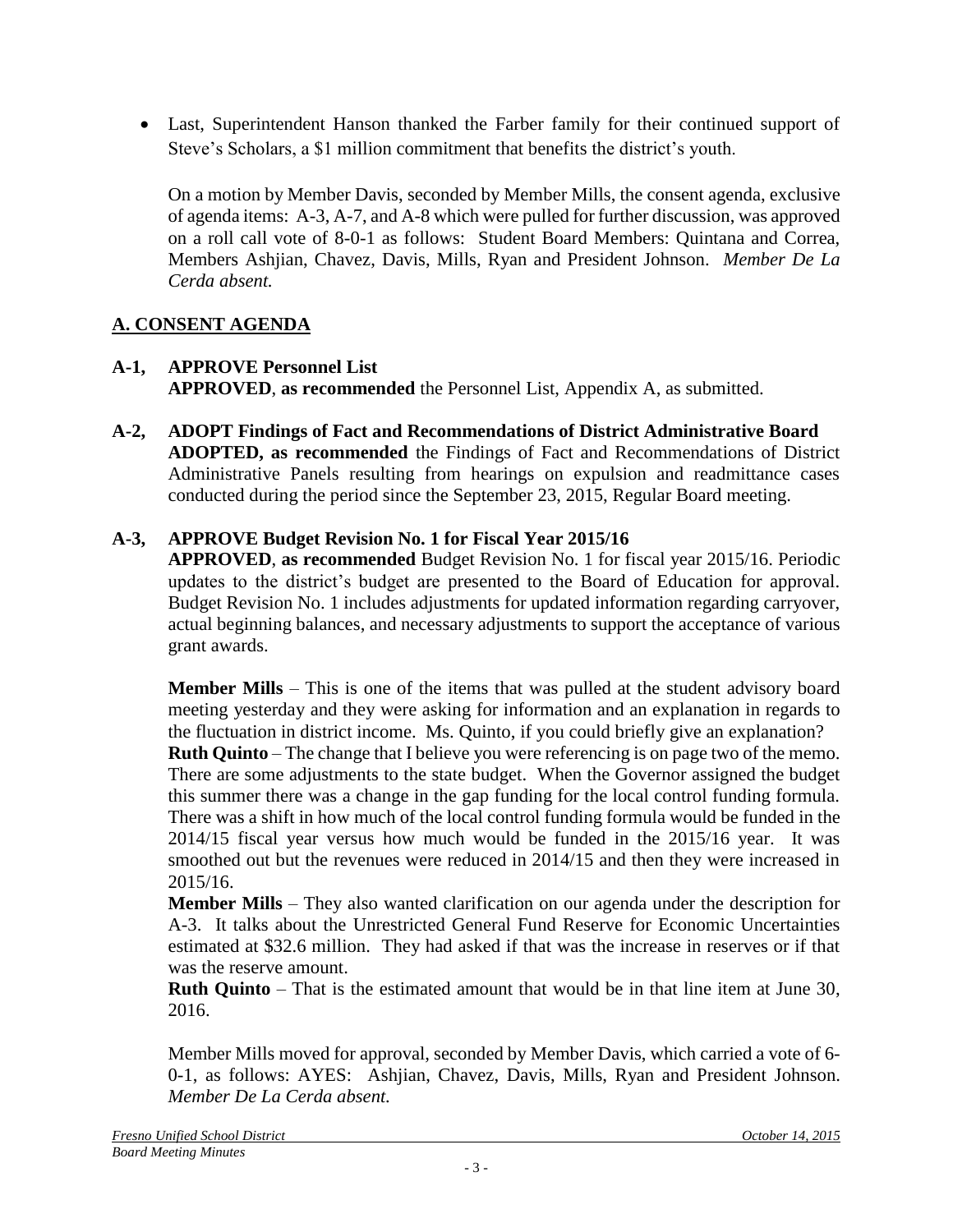# **A-4, APPROVE Independent Contractor Services Agreement with California Teaching Fellows for 2015/16**

**APPROVED**, **as recommended** The California Teaching Fellows funding agreement that will provide administration, recruitment, planning, coordination, professional development, field site supervision and general implementation of Teaching Fellows Project (Student Tutors) to support students enrolled in JE Young.

# **A-5, APPROVE Adult Education Consortium Member Representatives**

**APPROVED**, **as recommended** The new Adult Education Block Grant (AB104, Article 9, Section 84905.c) requires that all member district's governing boards approve their representative for their consortium:

84905(c) A member of the consortium shall be represented only by an official designated by the governing board of the member.

During the planning phase of the State Center Adult Education Consortium (SCAEC), Andre Pecina, Principal IV, Fresno Adult School, represented Fresno Unified. Sally Fowler, Executive Officer of College and Career Readiness, would sit in as an alternate.

The Superintendent is recommending that the same representation structure remain for the implementation of the SCAEC work and their board meetings. Any revisions to the representation structure would come back to the Board if needed during the duration of this one year. This process will be on an annual basis per AB 104, Article 9.

## **A-6, APPROVE Independent Contractor Services Agreement with Harvard Strategic Data Project**

**APPROVED**, **as recommended** Fresno Unified has applied and been accepted into the Harvard Strategic Data Project (SDP) Fellowship program that starts in October 2015. The Harvard SDP Fellowship is an intensive, comprehensive two-year professional development program that provides a unique mix of analytic skill-building and leadership training, while supporting knowledge growth in education reform. Total cost for the two year program is \$57,500.

## **A-7, APPROVE Independent Contractor Services Agreement with Barrios Unidos**

**APPROVED**, **as recommended** an Independent Contractor Services Agreement with Fresno Barrios Unidos (FBU). Under this agreement FBU will provide four additional lessons of the proposed Positive Prevention Plus curriculum as required for the implementation of comprehensive sexual health education.

**Member Mills** – I have a few of questions. First, we are addressing hiring an outside provider to teach some of the Comprehensive Sexual Health Education curriculum before we adopt the curriculum. Secondly, the district has actually worked with Barrios Unidos for a while but we have also worked with Planned Parenthood for a couple of decades. I checked with Planned Parenthood and they were not charging us for the services that they were providing us. Why do we want to change what we had been doing and shift to just one provider? Lastly, does this one provider have the capacity to do all of our high schools?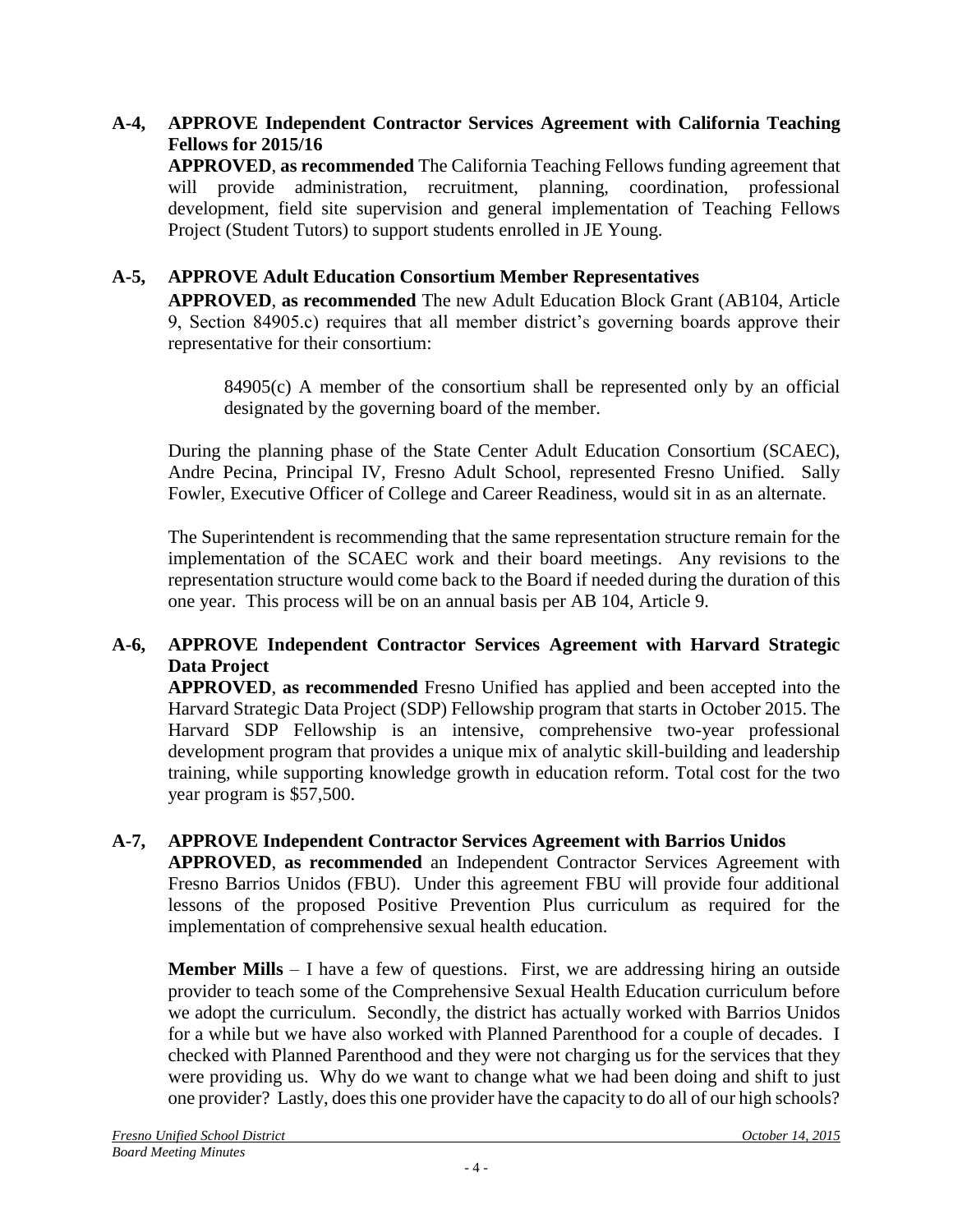**Rosario Sanchez** – Yes, they do have the capacity to do all the sessions that are required for all of our high schools and alternative education schools. Your second question why not Planned Parenthood? We have had a relationship as well, with Barrios Unidos for over 17 years, working with our community's youth on Comprehensive Sexual Health Education. In addition, they also brought along with them grants with the Hewlitt Foundation and with the Central Valley Community Foundation. They are charging us a minimal amount of money which was comparable to Planned Parenthood for the services to provide 191 sessions to our high schools.

**Member Mills** – The students at the student advisory meeting wanted to know if it was being taught in the high school biology classes and if we would have staff from Barrios Unidos in each of those high school biology classes teaching those units.

**Rosario Sanchez** – Yes, they will be teaching the additional four lessons.

**Member Davis** – I have been attending the coffee chats at Sunnyside and learning the sessions in Spanish. Are the coffee chats included in the contract?

**Rosario Sanchez** – They provide those coffee chats through their own funding.

**Member Davis –** I appreciate the fact that they are going over the same information that they will be teaching our students.It gives our parents the opportunity asks questions and clear up misconceptions.

**Member Ashjian** – Barrios Unidos is coming to the table with a grant is that correct?

**Rosario Sanchez** – They are coming with a grant that will supplement the cost for the additional people that they will need to teach the additional lessons.

**Member Ashjian –** The difference in the spread between Barrios Unidos and Planned Parenthood is how much? Is it a wash in cost?

**Rosario Sanchez –** They are bringing forward a \$50,000 grant that will assist in the cost.

**Member Ashjian –** Member Mills mentioned that Planned Parenthood was free in regards to the services that they could provide. Is that correct?

**Rosario Sanchez –** When Planned Parenthood gave us their estimate, it was not free.

Member Davis moved for approval, seconded by Member Ashjian, which carried a vote of 6-0-1, as follows: AYES: Ashjian, Chavez, Davis, Mills, Ryan and President Johnson. *Member De La Cerda absent.*

#### **A-8, APPROVE Carl D. Perkins Career Technical Education District Advisory Committee Member List**

**APPROVED**, **as recommended** Approve Carl D. Perkins Career Technical Education District Advisory Committee List for 2015/16. Members provide input and recommendations for the Career Technical Education programs and serve as a bridge to community organizations, work-based learning opportunities for students and externships for CTE Teachers.

**A-9, Member Ashjian –** On the agenda it states that economic counselors, representatives of business and industry, labor organizations be involved, is that union labor organizations? **Sally Fowler –** Yes.

**Member Ashjian –** What is *representatives of special populations*?

**Sally Fowler –** Organizations that might help us with issues of gender, race, or handling students with special needs to make sure we are providing the proper services.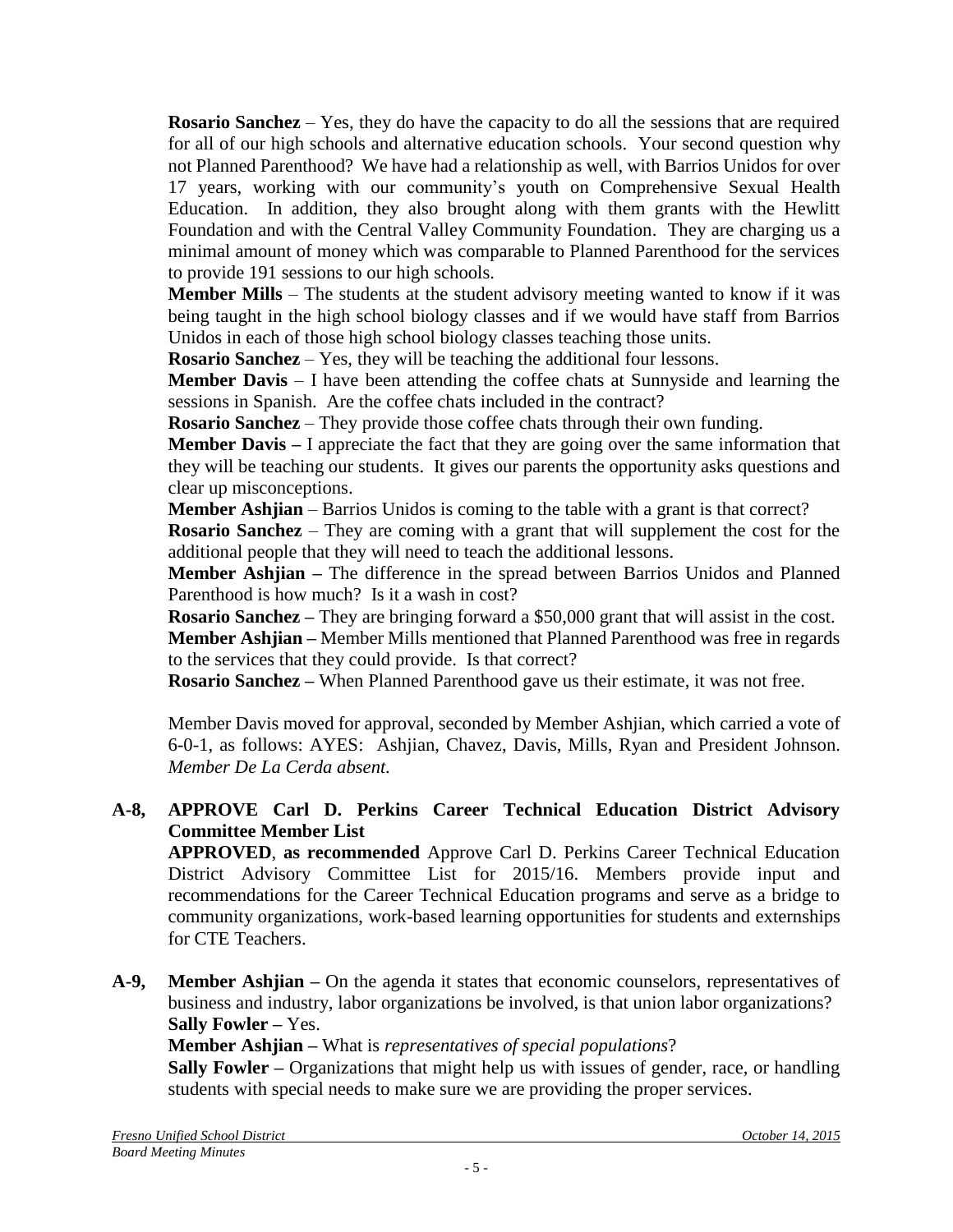**Member Ashijan** – The committee that is described in this agenda item that assists in developing recommendations for the program, meets how often?

**Sally Fowler –** We are required to meet annually. However, many of these individuals are already on various advisory committees for our ROP programs and our various pathways. This pulls together all those entities for one main advisory so we have one consistent voice.

**Member Ashjian** – Can you provide a description of what is developed at those meetings? **Sally Fowler –** The purpose of the committee is to provide the district some advisement. There is a general agenda that talks about the different pathways and how they are measured. We talk about student success and student achievement. We ask for items that they would like to have placed on the agenda as well. Quite often our higher education partners like to talk about the pipeline projects we are working on. We will also begin to cover information about our career pathways trust grant that is for health pathway development.

**Member Ashjian –** What type of advisement do they give to the district?

**Sally Fowler –** They will ask questions about technology, capacity, different types of instruction that we can offer our students.

**Member Ashjian –** You talked about measurement. Is that on our data dashboard? What are they measuring?

**Sally Fowler –** There are a variety of measures. It could be persistence - do they stay in a pathway, graduation - comparison between students who enroll in CTE and those who don't, A-G attainment, whether or not they actually stay in that pathway when they choose their career path after high school.

**Member Ashijan** – Does this committee give advisement on all of the pathways from each of the schools?

**Sally Fowler –** This particular advisory committee is for Perkins funded programs only. We receive about \$1 million in Perkins funding, however we include all of our programs. We measure all programs and all students that are involved in CTE. Whether they are Perkins funded or not.

**Member Ashjian –** Do you have any idea as to how many jobs have been placed? Is that too big of a question?

**Sally Fowler –** It is too big of a question. One of the things that becomes difficult is after a student leaves us, how do we gather that information? EDD and Labor market studies use social security numbers and we don't use social security numbers. Our partners in higher education can tell us if they are in college what persistence looks like at our State Center Community College, at Fresno State, and UC Merced. On tracking employment data, we rely on a follow-up study that we do the year after the students leave us. That has to be self-reported and we do a variety of methods to capture that information.

**Member Ashjian** – I believe the general public view when talking about Career Technical Education that it would be some of the basic things such as plumbing, heating, welding, fire safety, ag and diesel technology. Is there a way in the future to zero in on an approach that when we talk about Career Technical Education we are talking about our students learning a trade? That they learn something that they can build upon once they leave us.

**Sally Fowler** – The state has 15 industry sectors that we are required to address and some of them cover the occupations that you talked about. A couple that you left off are education and health care. Certain sectors would say that trades would be the area that they would like to focus on but we would like to focus on all of our student's interest as well as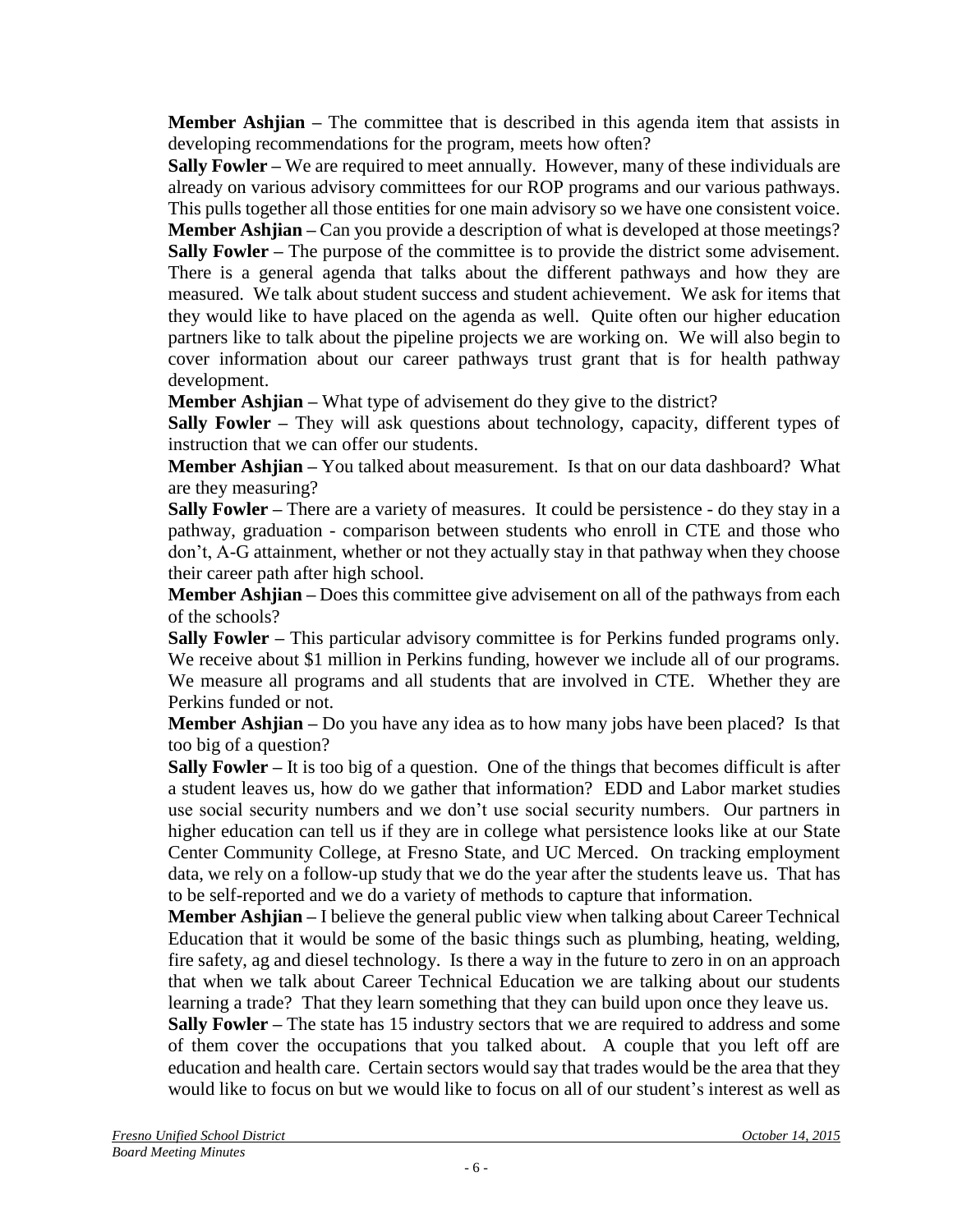the information that we get from our employers in the valley who tell us where employment needs are.

**Member Mills** - I wanted to make a comment in regards to a trip that we took to Porterville to observe the Career Technical Education classes they were instituting in their high schools. I remember in the meeting and the conversation at the end of that day where we had the business folks in front of us discussing their participation in the program making them value and vibrant pathways. They said, "keep the committee small and keep the agenda short and focused". We have a large committee and I would suggest that we follow the recommendation to keep the agendas short and focused.

**Sally Fowler** – Our pathway advisors are a much smaller group.

**Member Mills** – With respect to student interests. I know we want to encourage a wide variety of interests but I think we need to look at the economic studies done for the San Joaquin Valley for the last couple of years. Both have concluded that the areas of growth were health care and the construction trades. I would hope we are offering both of those to our students.

**Member Johnson** – I realize it is important for people to be in a situation where they can do the a-g requirements so they don't get pigeon-holed. I know when we talk about some demographics they may take a job because it is better than what their parents did or are doing and they might get stuck there. When we have that opportunity to look at all of these areas, we need to continue to have the kinds of programs that you are talking about. When we talk about CTE and the kinds of jobs we need to look at, the kinds of employers that we have in the community, and how accepting they are of the various demographics that we have with in our community without exploiting that demographic.

Member Mills moved for approval, seconded by Member Davis, which carried a vote of 6- 0-1, as follows: AYES: Ashjian, Chavez, Davis, Mills, Ryan and President Johnson. *Member De La Cerda absent.*

# **A-10, DENY Claim #15-0903-0240**

**DENIED, as recommended** a Claim for Damages on a minor, case #15-0903-0240. The Superintendent recommends that the claim be denied and the matter referred to the district's Director of Benefits and Risk Management for further handling.

# **A-11, RATIFY the Filing of Notices of Completion for the Projects Listed Below**

**RATIFIED, as recommended** Notices of Completion for the following projects, which have been completed according to plans and specifications:

| Bid 15-07 | Duncan High School HVAC Upgrades |  |
|-----------|----------------------------------|--|
|-----------|----------------------------------|--|

- Bid 15-13 C Hoover and McLane High Schools Installation of Exterior Lighting
- Bid 15-17 McLane High School Stadium Power Upgrade

The exterior lighting upgrade project at Bullard High School is also complete. The contractor for this project is completing work at Fresno High School and the Notice of Completion will be presented for ratification at a future Board Meeting. The exterior lighting upgrade project at Roosevelt High School is being accomplished in conjunction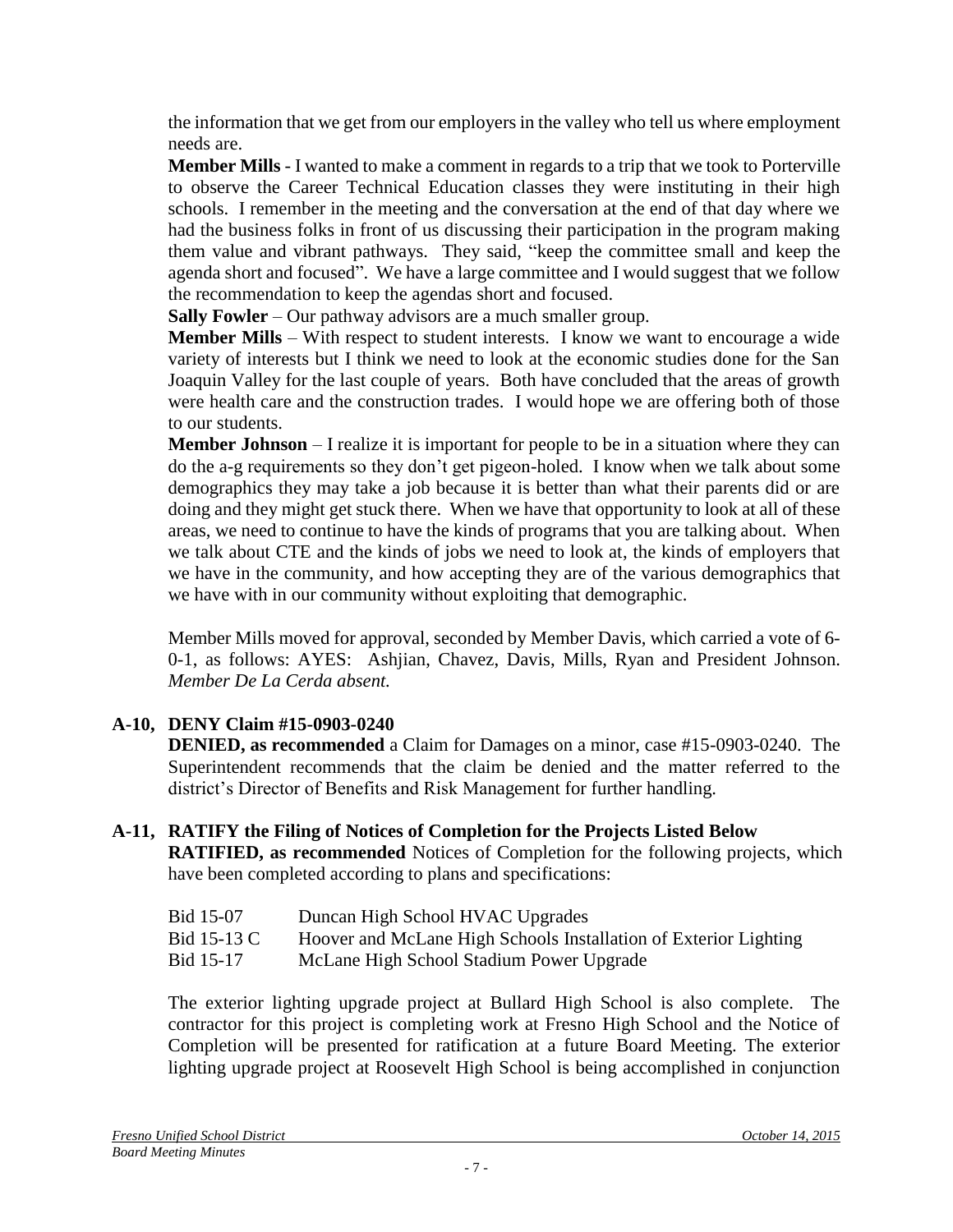with the Prop 39 (energy efficiency) project on that campus and is targeted for completion at the end of October.

# **END OF CONSENT AGENDA (ROLL CALL VOTE)**

# **UNSCHEDULED ORAL COMMUNICATIONS**

**Tish Rice –** Spoke about concerns of Fresno Unified using district funds to hire legal counsel for district employees. Money should be spent on the children. Requested that Superintendent Hanson, Deputy Superintendent Quinto and Chief Operations Officer Temple be placed on administrative leave until the conclusion of the investigation is completed and the findings are made public.

**Olga Valle** – Spoke about concerns with the district engaging into contracts for legal counsel for district employees. The money should be spent on our children. The board is as much responsible as is the superintendent.

**Andrew Fabela** – Also spoke about concerns with the district spending money for legal counsel on district employees. Money should be spent on the children and maintaining our facilities.

**Monica Harrison** – Spoke of her children who have attended Fresno Unified and grandchild who is just starting her education in Fresno Unified. Feels Fresno Unified is fleecing funds that could directly benefit our children. Spoke about Prevention and Intervention and feels she is not getting the services that she needs.

# **B. CONFERENCE/DISCUSSION AGENDA**

# **B-11, PRESENT and DISCUSS Fresno Unified School District's Data Dashboard**

**PRESENTED and DISCUSSED** - The purpose of this agenda item is to provide an opportunity for the Board to review the key indicators outlined in the Board Approved District Data Dashboard. These indicators cover the district's major systems and processes. The review will include a summary of the district's actual annual performance during the 2014/15 school year and an overview of targets for the 2015/16 school year.

Presentation by Superintendent Michael Hanson

An opportunity was provided to hear questions/concerns from members of the board and staff was available to respond

**John Bath** – I feel like we are losing our focus as we are looking at this different data. When we talk about data, our CST data did not really tell us anything. It would tell us that these kids missed these types of questions. As a History teacher, I really did not know where I needed to improve. The data did not match. The problem that I see here is data can be used to justify anything. What is missing is the human element. We need to talk to the teachers, we need to be with the teachers, and we need to find out from the teachers what they need to do a better job with the students. Tonight I heard about best practices and core beliefs associated with best efforts. We are off track. There is some good stuff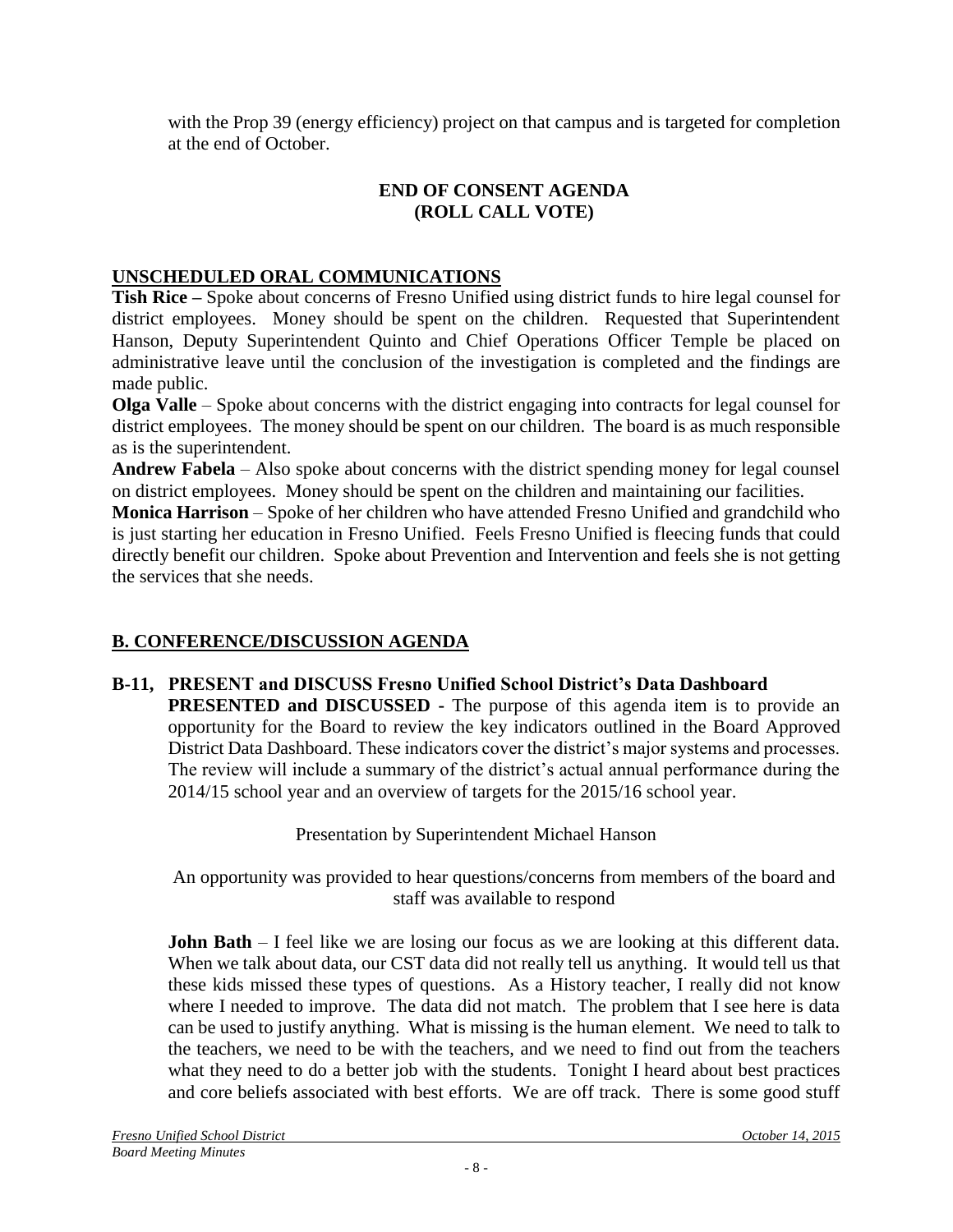here and there is some important stuff here. But you have to work with the educators and it is not happening. Superintendent Hanson I respectfully ask you to resign.

**Andrew Fabela** – In regards to my comments earlier. I see all you folks with this technology and then I go to a school and see multiple classrooms with zero technology. It is very frustrating. I was wondering if we have 47% a-g completion rate, then why do we have 2.36% college ready? The math does not add up. In terms of Algebra I, in order to help those who are going to take Algebra in  $9<sup>th</sup>$  grade, if they could take pre-algebra in  $8<sup>th</sup>$ grade to help them? On the Bullard campus when it came time to select activities, the students are the ones who decide if they want to take an activity. If you don't want to par take in an activity then you are not active in the school.

**Member Ashijan** – We have had the data dashboard since 2009, so for six years. Is the data dashboard on the website?

**Superintendent Hanson** – No, not yet. When we get the Smarter Balance Assessment information that is usable, then we will definitely do it. We believe it is a model that more people need to follow.

**Member Ashjian** – If we have had it for six years I don't understand why we haven't had it on the website.

**Jorge Aguilar** – It is a point well taken and we will look into that.

**Member Ashjian**  $-1$  want parents to be able to go onto the website and say my child is struggling with a-g requirements but I am not the only one. 52% percent are struggling as well. We should be publicizing where the numbers are. In regards to the managing of resources, it is more important to know where to place the resources than management of resources. What does the statement connection to families mean? How are we connecting to families?

**Superintendent Hanson** – We can follow up on a board communication to show the broad range of activities that are happening because it is done in a multitude of ways.

**Jorge Aguilar** – From a survey perspective, direct services to parents as well but we can get you a board communication in regards to the overall approach to parent engagement.

**Member Ashjian** –The intersections of the professional learning and accountability policies. We are saying that professional learning and support of professional learning is extremely important yet we only give \$100 for a Master's Degree. If they have a PHD we give them \$200 a year. This is a mixed message. Something is not right. On slide 10 titled Dashboard Summary, it talks about total indicators and number of indicators populated. What does that mean? Which ones? Where is the backup for this? These are important questions that people want to know. On slide 12 *Areas of Opportunity*, 2.36% of students scored "college ready". That number is very low. This board and this administration have failed these students according to this number. We have to get better. On slide 11 *Areas of Strength*, Improving Graduation, a-g completion, isn't part of that Governor Brown saying we don't want a-g anymore just give them the diploma? Is that in the number? **Superintendent Hanson** – It was a very small bump in the number.

**Member Ashjian** – On Slide 15 *Dashboard Results – Goal 2 & 3*, 62.04% of students are engaged in activities. When we talk about student achievement and we talk about Goal 2 and we pull kids out of school 2-3 hours early to go to a sporting event that is not going to start for 4-5 hours, we have something backwards here. We need to know what 62.04% really means. We need the backup information. On slide 16 *Dashboard Results – Goal 4,*  percentage of students  $(2<sup>nd</sup> - 12<sup>th</sup>$  grade) with a D or F on their report during the school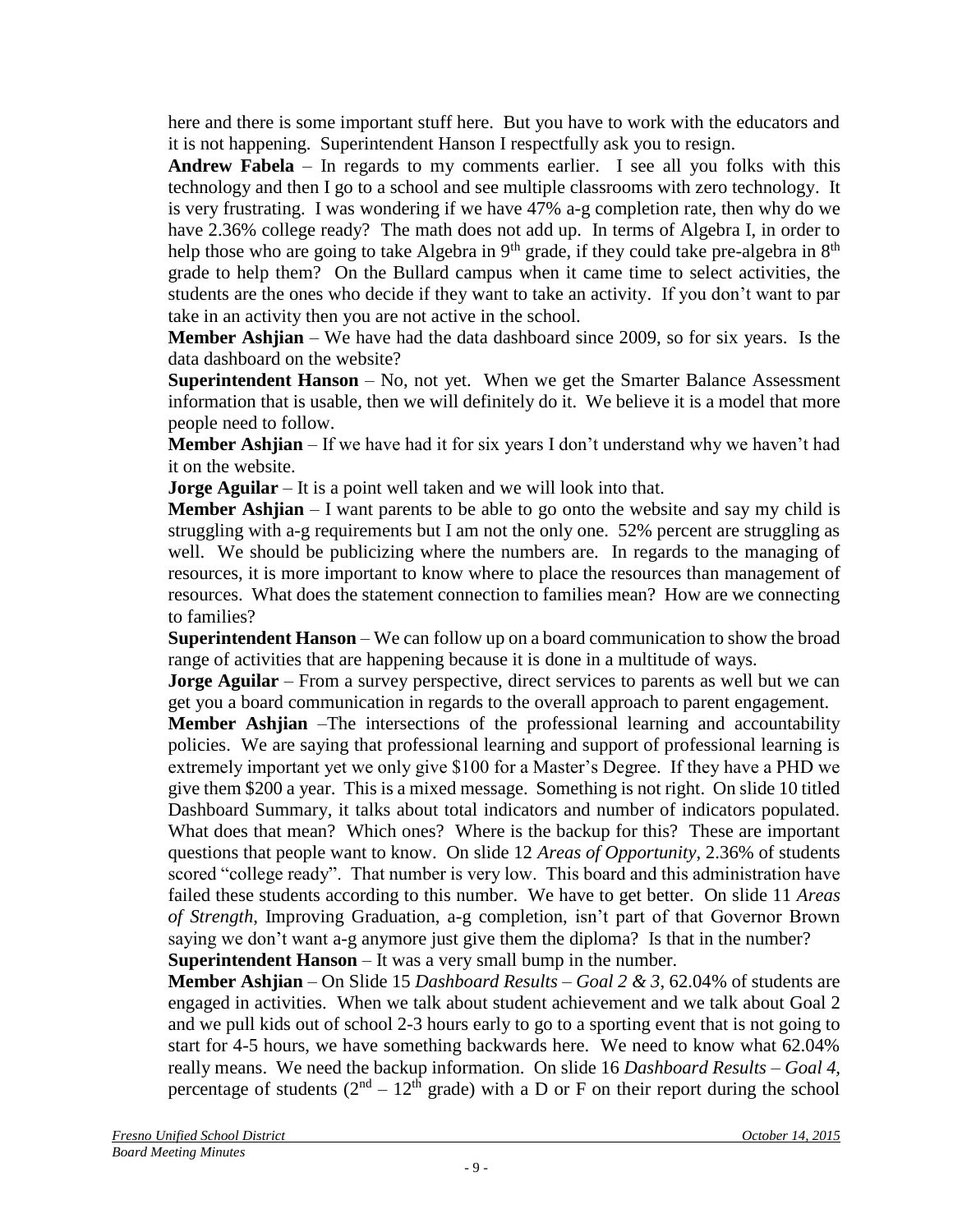year 58.10%. Tell me the areas that this is happening? I think if we knew those areas as board members we could send troops into that area to help out. On slide 17 *Dashboard Results – Goal 4,* 47.88% percentage of graduates who completed a-g requirements. What do we do with those other 52.12% of students?

**Jorge Aguilar** – We track them very closely and we ensure that they have access to information that allows them to make very pointed decisions around their future after high school. For example we track how many apply to community college, how many only apply to a community college, of those how many complete the on-line orientation, how many of them take their placement test, how many of them register for courses. The fact that some students don't complete the a-g course pattern is very disturbing to us, but we do everything that we can to treat them with the utmost respect while they are under our care to make sure they have options after high school as well.

**Member Ashjian** – Superintendent mentioned that we have summer school for kids who have D's and F's. Where is the summer school for the good kids? Where is the summer school for the smart kids? Have to do better for all kids. After looking at the dashboard results and looking at the graduation numbers there is good and there is bad. There is one thing we have not talked about, social promotion. Where is the social promotion on this data dashboard? We have to do better. We can't be passing kids that can't read, write or do math. We have to stop passing those kids and start helping those kids. Our kids deserve better than this.

**Superintendent Hanson** – Let me put the 2.36% college ready piece in context. Under the old state testing system we were between 10-15 percent. That is kids designated as college ready and not needing a remedial course in English or Math at the end of their eleventh grade year. That does not say when they graduate high school they are not ready. The reason there is an EAP program or an Early Assessment Program is to give us a chance to do something different in the senior year. The most dramatic example is this, for years we have had a partnership with Fresno State, where if a kid is not at the end of their junior year college ready as identified by their test scores, the student takes a senior English class we have put in place with Fresno State so they will not have to take remedial English at the university. We are working on the same process for math. The 47.88% graduates who completed a-g requirements is as high as it has been. The 52.12% of the remainder, the majority will attend a community college. In regards to cutting corners, what the staff has done is put forth a set of indicators which we hold ourselves accountable.

**Member Davis** – Our data dashboard is very complex with a lot of indicators. We are cutting edge with measuring our district. You won't find it in Clovis, you won't find it in Sanger or Central. Superintendent, we should have had a workshop on the data dashboard so we can bring everyone up to speed. When we say all students will excel in reading, writing and math it encompasses every classroom and every grade level in this entire district to look at test scores and it is really concentrated. By no means is the dashboard perfect. That which is not measured does not get results. Summer school was developed to help those children who are receiving D's and F's but not all summer school is remediation. Summer school is for original credit as well. I am going to ask that we bring all this back into a more concentrated workshop.

**Member Mills** – There are positives in the data dashboard as well as negatives in the data dashboard. On page 16 of the presentation it shows the percentage of students with 95% plus attendance has gone down. That concerns me a little bit because the board dedicated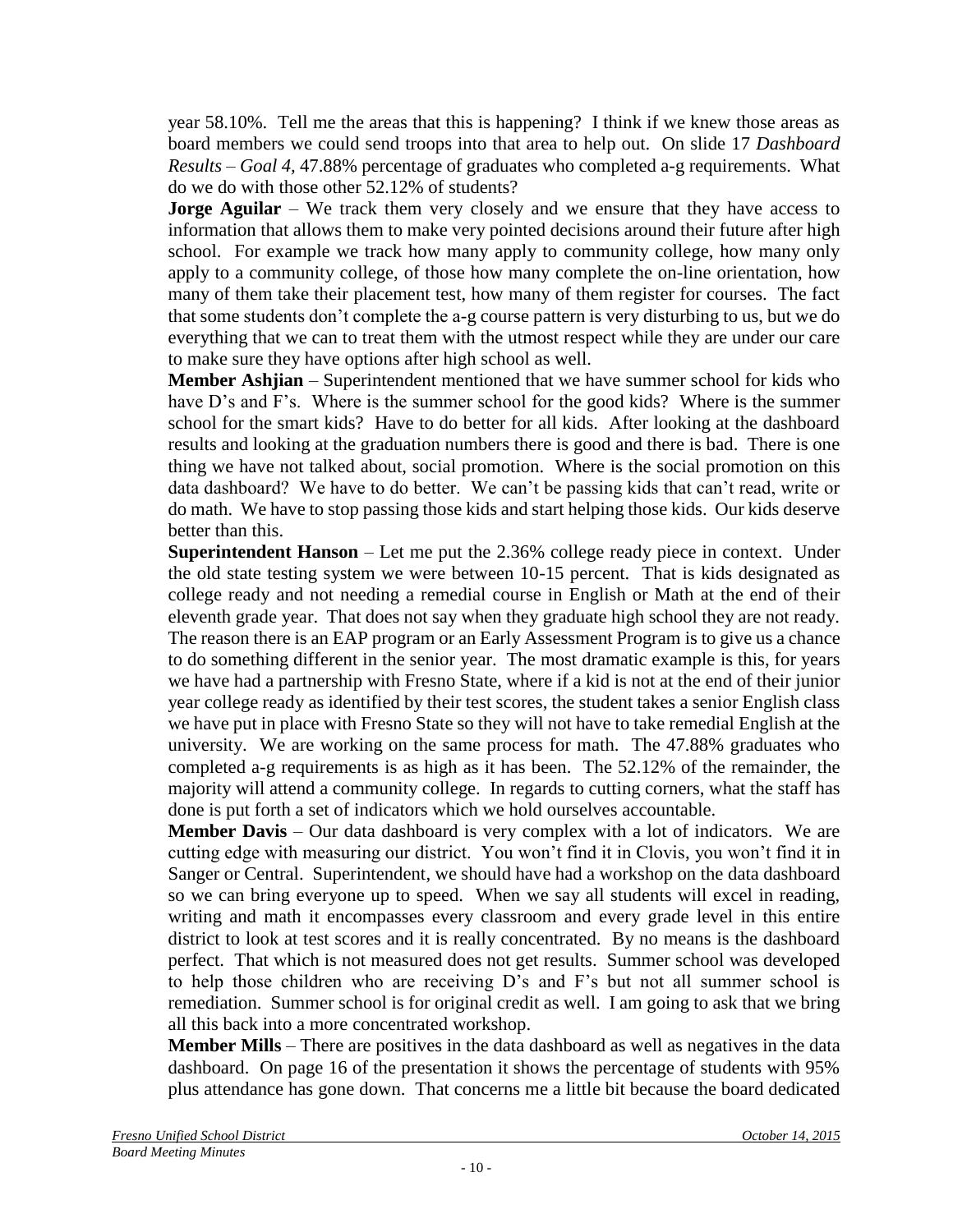and allocated additional resources to address attendance. I find it troubling that we are seeing a downturn in attendance.

**Superintendent Hanson** – You are talking about our highest attenders. That number slipped a little bit. The additional resources that you are talking about was going after the chronic attendance kids who in their early years if we didn't start to turn that around would not make it at all.

**Member Mills** – 95% attendance is not every day. I think that every one of our students should be at 95% or above. I want to make sure we are directing our resources appropriately that we have allocated to that department so we get all of our students to a higher attendance category. Are we tracking Kindergarten through  $12<sup>th</sup>$  grade?

**Dave Calhoun** – Yes.

**Ambra Dorsey** – Our resources that our board graciously provided have been in alignment with the Attorney General recommendations to focus on Elementary Truancy. Our child welfare and attendance specialists are focusing on truancy. Last year we saw an increase in truancy and habitual truancy reduction and we are also looking at chronic absence. We are definitely seeing improvement in both of those areas.

**Member Mills** – We have talked the academics and a lot of other points on this dashboard. Around the edges of that but not necessarily listed on the dashboard is facilities. Facilities matter. We have three arching goals academic achievement, career readiness, and equity and access and they matter for all three of those. I know the board allocated some additional resources specifically to go to improving and upgrading our science classrooms. I know this was raised at a prior board meeting recently. I don't recall getting the communication showing what updates and upgrades have been done. I would like to get that communication to see if we have equalized the labs and the opportunities at our high schools for our students. Technology addresses all three of those goals as well. Our testing is by computer and technology is what every student is going to need to use in college and in the work place. If we have some with ready available access on a regular basis and other schools who don't have the same access, we are not creating equity for our students across this district. I would like to make sure we are assessing that. Lastly in terms of down turn of employees, we show we have gone down in the retention rate for employees and we have gone down in hard to fill positions on recruiting employees. Fresno Unified in the past has always considered itself to be an employer of choice. We usually have not had trouble recruiting teachers because we have two teaching colleges here in Fresno. If we are struggling in certain positions I think from an HR stand point we need to address what we can do to change the direction of those indicators.

**Superintendent Hanson** – In regards to the teacher retention, it is a decrease of 12 teachers across our entire district that happened right before school started. There were retirements that were unexpected and/or not publicized and that is the dip that you are seeing. In regards to the hard to fill positions, Math and Special Ed candidates nationally are few available and we are struggling with that right now. Mr. Idsvoog is already recruiting for the 2016/17 school year. Filling our positions by June 1 we delayed the secondary staffing formula waiting for the budget to be adopted with that \$4.3 million so we knew that there were positions to go after. We had a grand total of 297 hires for the 2015/16 year with 21 openings still.

**Darius Assemi** – I just wanted to make a comment. I recently moved into the area of Bullard and West. I later found out that many people move into that area because of Starr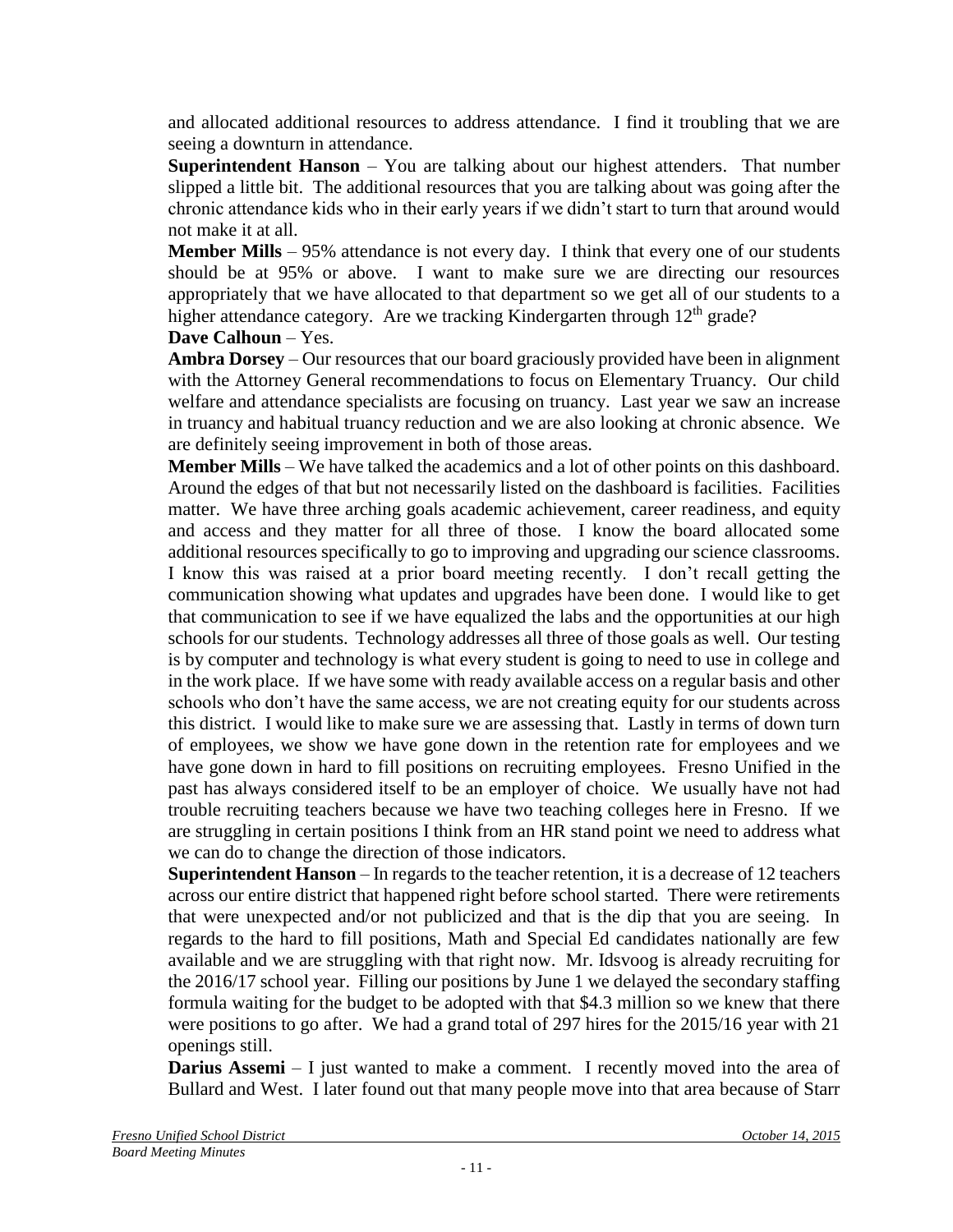Elementary School. There have been a lot of challenging issues brought up here tonight that I think you need to hear as trustees, superintendent and staff. In my neighborhood Starr Elementary is a Star.

**Member Chavez** – We could argue about percentages, but at the end of the day the answer that we are looking for is right there. It says preparing college career graduates. What I am interested in is not having a debate about statistics. What I really want to focus on is results. What I want to know as a district is what kind of plan do we give every one of those students that walks across that graduation stage? Are they going to college? Are they career ready? Within that BC I would like to know that information.

**Member Ashjian** – I wrote down that we have the largest sub-set of data in America. Is that correct?

**Jorge Aguilar** – That is for Social Emotional.

**Member Ashjian** – The percentage of  $10<sup>th</sup>$  grade students who are on-track to graduate that enrolled in the  $8<sup>th</sup>$  grade, it states the results for 14/15 are TBD. We have been doing this for six years and we don't have that data?

**Jorge Aguilar** – That is a new indicator that was adopted during the last iteration of the dashboard. It was fall of last year.

**Member Ashjian** – When will we have that number?

**Jorge Aguilar** – We can have it as early as quarter grades. I would encourage us to wait till semester grades for this tenth grade class.

**Member Ashjian** – I don't want to look at what other districts are doing I want to lead.

**Member Ryan** – We are leading. The fact that we have a data dashboard is the way that we are leading. I think we are very courageous to measure these things and to publicize them and I thank all the staff was responsible for putting this together.

**Monica Harrison** – The district needs to hire successful students. Students that have struggled from different demographics. Use them as support. You are not in the classrooms with the kids the teachers are. The teachers need to be more appreciated. Math and Science needs to be provided in the  $7<sup>th</sup>$  and  $8<sup>th</sup>$  grade. We need to be competitive globally.

**Member Johnson** – When I hear people clapping sometimes I don't think they really understand what they are clapping for. What I am saying is that I know for a fact that we have a combination of things that is going to make schools successful. We have to look at the educators. When we talk about violence, violence does not just happen in the streets, violence happens in the class room. There are problems at some schools and it has a damaging impact on our kids.

A copy of the [PowerPoint](file:///C:/Users/lmmolan/AppData/Local/Desktop/BOARD%20DOCUMENTS/Presentations%20for%20Website/B20131211-Board-Presentation-B-12.pdf) is available on the district website

#### *At 8:49 p.m. President Johnson adjourned the meeting for a short intermission and reconvened the meeting at 9:00 p.m.*

**Olga Valle** – The staff talking about the data dashboard was great. When Mr. Harris brought us the information on the data dashboard when it was first introduced we felt his hands were tied, that when we got to the hard questions we felt like we were being persecuted. When Miguel Arias came he did all kinds of stuff, to me especially. The parents that were there were asking about their children's state, federal and civil laws that were mandated for children services for special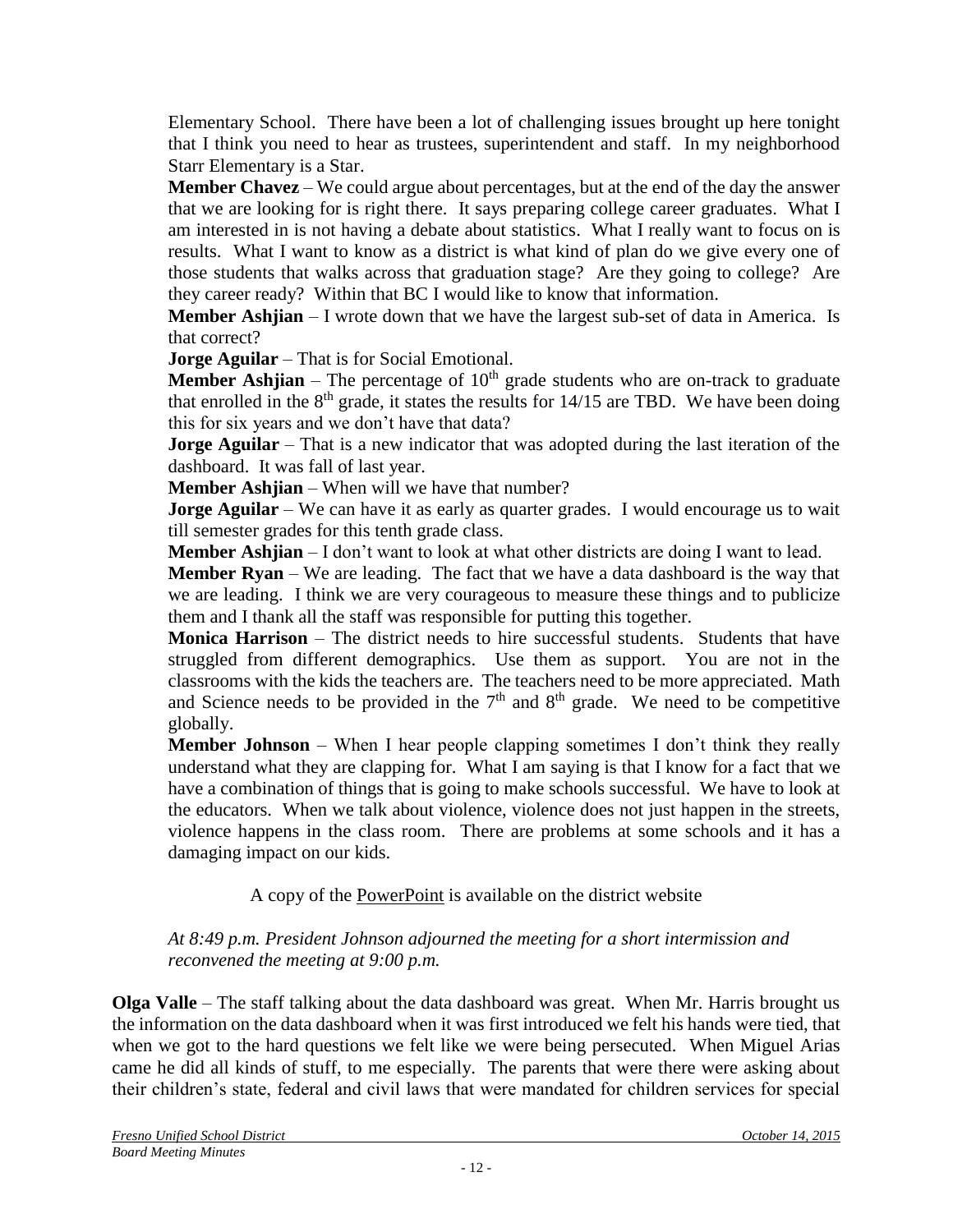education were being denied. Feels that parents are not valued and the principals doing only what the Superintendents says.

# **6:30 P.M.**

# **B-12, DISCUSS and ADOPT Comprehensive Sexual Health Education Curriculum**

**DISCUSSED and ADOPTED** the proposed instruction and implementation of comprehensive sexual health education in Fresno Unified School District. During the week of September 28 Board members had the opportunity to review the proposed curriculum, Positive Prevention Plus. A presentation of the comprehensive sexual health education implementation plan will be made on October 14, 2015. Adoption is being requested for the proposed curriculum materials.

Presentation by Associate Superintendent Rosario Sanchez

An opportunity was provided to hear questions/concerns from members of the board and staff was available to respond

**Darius Assemi** – We support this curriculum and hope that you adopt it this evening. Thank you Superintendent Hanson for bringing this back up as promised. We believe this is important as part of the educational curriculum. It will have a huge impact on the health and welfare of our community. We all know when young women become pregnant it changes their trajectory in life forever.

**Jennifer Chou** – I am an attorney with the ACLU of Northern California's Fresno Office. We would like to thank the board for recognizing the importance Comprehensive Sexual Health Education. We would also like to take this opportunity to recognize Fresno Barrios Unidos and the students of Fresno Unified for their leadership and hard work in moving us forward in this conversation in making today's decision a reality. Because ACLU is a sponsor of this new law we would be more than happy to serve as a resource for the district during implementation.

**Andrew Fabela** – I was wondering, this is going to be happening in high school. Are we doing enough to meet the needs of the women and their physical bodies? I don't think that we are getting to everyone in time. Unfortunately, children become sexually active at a young age.

**Member Ashjian** – How long has Barrios Unidos been teaching sexual education in the community?

**Socorro Santillan** – We have been teaching for the last 17 years.

**Member Ashjian** – I pulled this off the Fresno County website. It talks about the different venereal diseases. It seems like there was a huge downturn in 2006 to 2007 and stayed there in 2008 but after that it seems to be moving upward. Can you explain the downturn and then the upturn?

**Socorro Santillan** – If you look at government funding trends you will see in the 90's we were receiving good money to support programs for teaching sexual education. The trickle effect from education in the 90's kept venereal diseases down in the early 2000 -2006. When funding became short venereal diseases went up.

**Member Ashjian** – On this report, if you look by ethnicity it is huge in the African America communities and the Latino communities. How are we going to address that?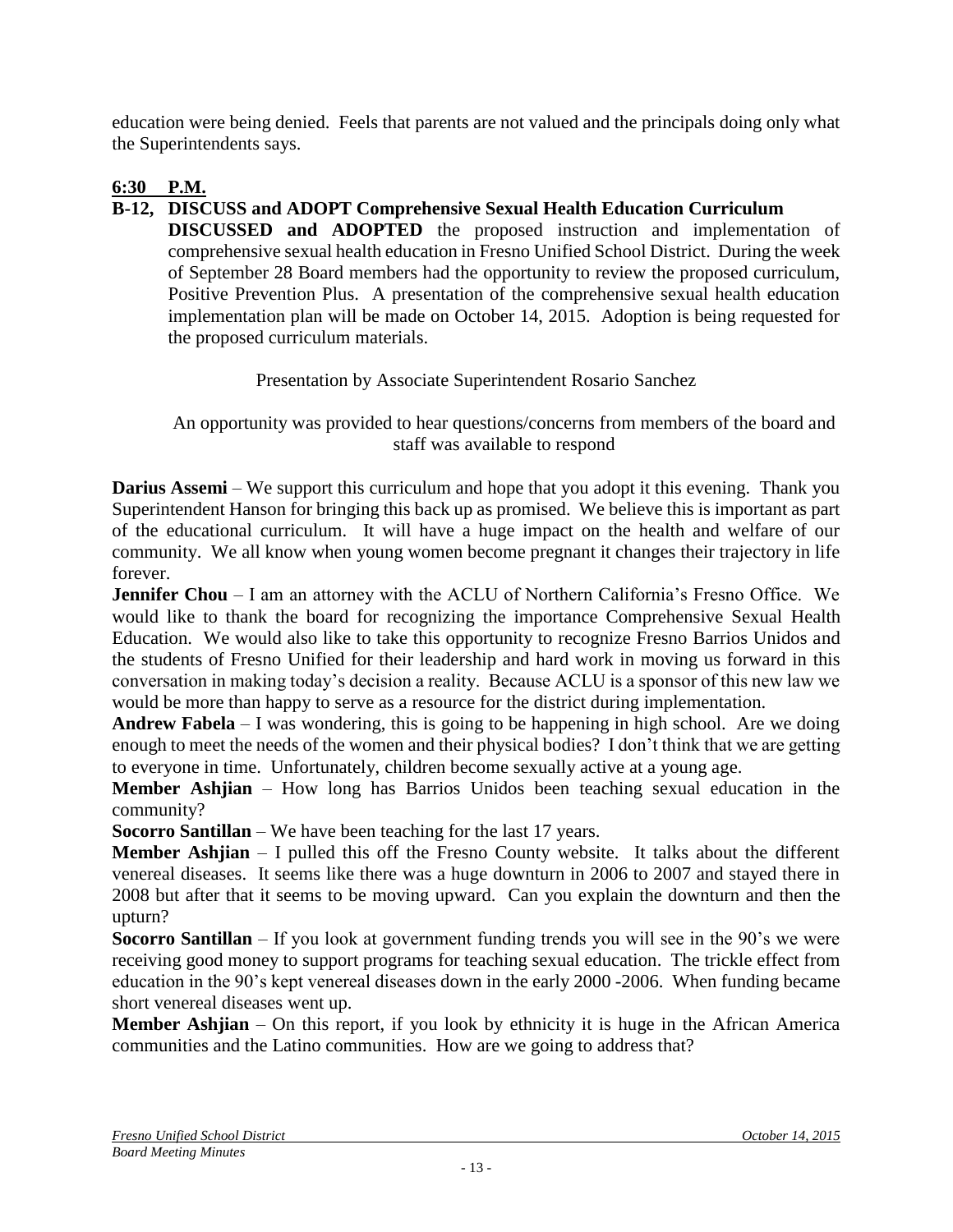**Socorro Santillan** – You would address it the same that you would with any person. You would need to understand you're geographic area so you could reach the masses and be able to put together outreach materials that really talk to those ethnicities.

**Member Ashjian** – To confirm your instructors will be following the curriculum and will not be deviating from the curriculum that you have shown us.

**Socorro Santillan** – We will not deviate.

**Member Ashijan** – Are we are going to have an opt out policy?

**Socorro Santillan** – Yes the state of California requires that we have an opt out policy. We will be send forms home and parents who wish to not have their children attend the sessions will complete the form and return it to school.

**Member Ashjian** – Are you going to have an opt in policy for parents to come in with their kids? **Socorro Santillan** – There is a specific law that speaks to that specific question.

**Elisa Messing** – The Ed Code policy is very specific on opting in versus opting out. Education Code 51938 states a parent or guardian of a pupil has the right to refuse their child from all or parts of the Comprehensive Education Sex Health Act, HIV education and any assessments related. A school district should not require active parental consent for Comprehensive Sexual Education HIV prevention education.

**Member Ashjian** – What does that last sentence mean?

**Elisa Messing –** It means we are not allow to do it.

**Member Ashjian** – We are not allow for parents or guardians to opt in?

**Elisa Messing** – Yes.

**Member Ashjian –** I read the manual that you provided me and I have one problem. On this particular page the words *obtain latex condoms* is printed in large print. On another page the words *sexual abstinence* is in small print. If we are going to teach in all forms and fashions, which I believe in from abstinence to birth control, to all the things we are going to do. We can't have abstinence is small font and latex condoms in extra-large print. I would caution you on our curriculum that it should be equal and have equal time.

**Elisa Messing** – I have two lessons that speak directly to abstinence lesson six and lesson seven. The book that you have in front of you is the teacher manual and is different from what the students will receive.

**Member Ashjian –** All I am saying is equal time. That is what I am asking for.

**Member Chavez** – I don't have any questions but I wanted to publicly say thank you to Socorro and Fresno Barrios Unidos for the work that they have done. It has been almost two years since we had our first community meeting. You have been a true working partner. They came to the table with a problem but they also came to the table with a solution. I want to commend you on lesson number eight on media and peer pressure. I have talked to some students and they really enjoyed that lesson. Now days our students are bomb-barded with social media with this perception that their actions don't have consequences and we know that is not true, but you make the lesson relatable. Thank you.

**Member Mills** - I do appreciate the opportunity to sit down with staff from Fresno Barrio Unidos to go through the curriculum. The curriculum is certainly a step forward in the right direction. I look forward to seeing what recommendations or changes in improvement after we have implemented this for a period of time. I would assume we would find ways to improve upon it and perhaps even increase upon it if that is even possible. It is sort of a variation on Member Ashjian's comment. The age of consent in California is 18, it is not 16, it is not 17 and 11 months. It is 18 years of age. I think we need to make it clear to our students that 18 is the age of consent.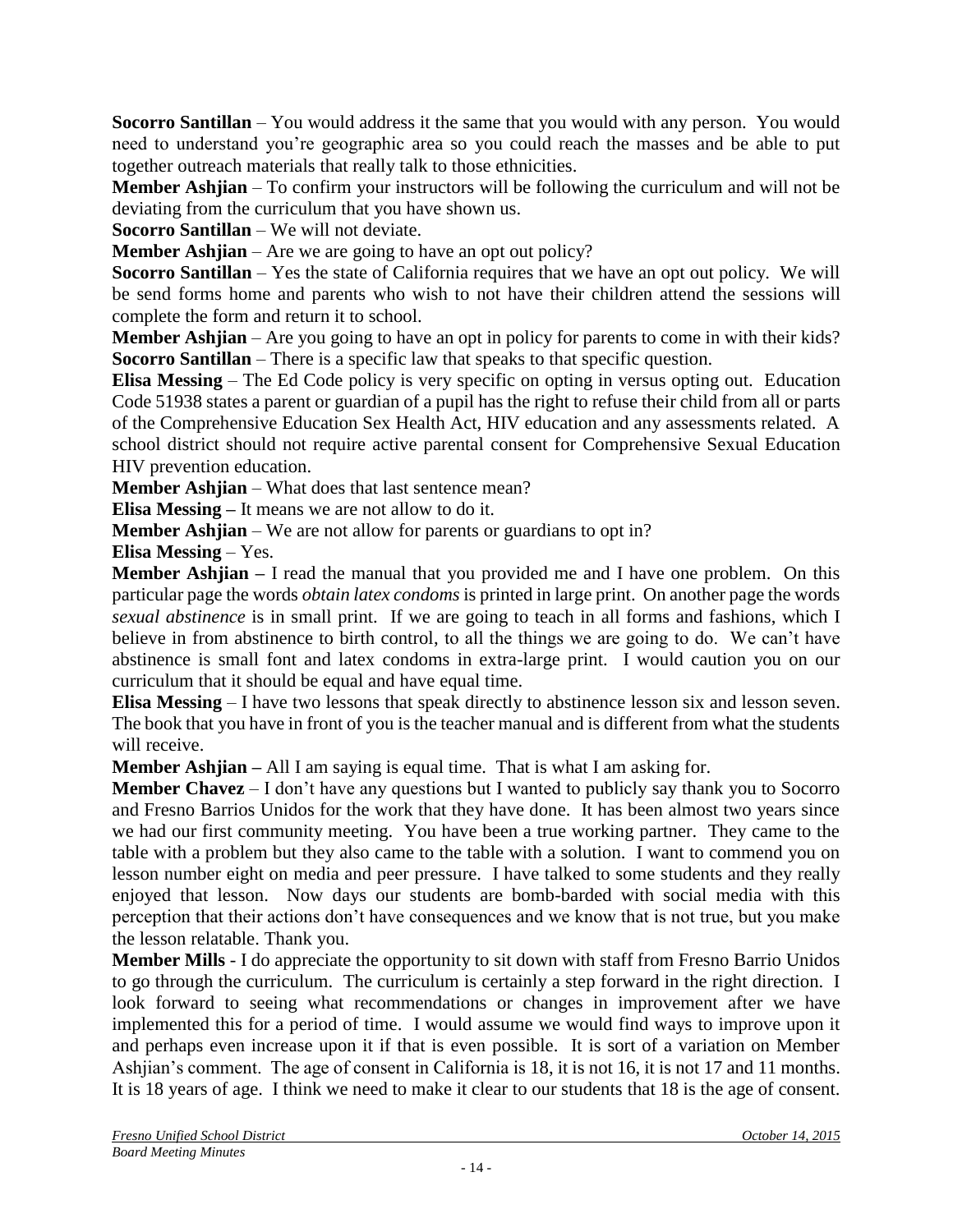And you need to be not just physically engaged in sexually relations but emotionally and intellectually engaged. There is a lot more to it than just the physical aspect. I know you are going to incorporate that into some of the lessons but I want to emphasize to the students the age is 18 and older.

**Member Ryan** – Regardless of the age of consent we have young children having children. It is a going problem that is across the country. We have to get across to our young girls that it is difficult to raise a young child. It is more difficult for a young girl without an education to raise a child by herself on welfare. I hope that we can get across to our young women that there are ways that we can prevent that. I know it is not just a prevention thing. Studies have shown that they get pregnant deliberately because they are lonely. Because they want someone to love them. And they believe having a baby is going to make them feel better. What I am saying is that raising a baby on your own with no education is very difficult and this is a community problem. I know there is something in the curriculum that touches on this but I hope we can promote this education for your young girls and boys. We also need to engage the community to see what we can do to reduce this problem.

**Member Davis** – I also want to thank the Fresno Barrios Unidos group. They are always in the community. I am really proud that we have this partnership and that you are sensitive to the language of our families, home and our cultures. On your lesson titles why are some bolded?

**Rosario Sanchez** – The four that are bolded are the additional lessons that will be provided by Barrios Unidos. The other lessons are the ones that are already provided by our Biology classes.

**Superintendent Hanson** – I wanted to make sure the board knows that our Principals and our site leaders are in side-by-side training with the teachers who are going through this. It is a vitally important part of training that they have to understand deeply so they can be in classrooms driving this data and new information in lessons that kids are understanding. This is about program effectiveness and it is ultimately going to be measured in county data. It is probably the smallest curricular thing that we will bring before the board, but arguably one of the most important. The change and the trajectory that it can have on the lives of our young boys and girls

A copy of the [PowerPoint](file:///C:/Users/lmmolan/AppData/Local/Desktop/BOARD%20DOCUMENTS/Presentations%20for%20Website/B20131211-Board-Presentation-B-12.pdf) is available on the district website

Member Chavez moved for approval, seconded by Member Ryan, which carried a roll call vote of 6-0-1, as follows: AYES: Ashjian, Chavez, Davis, Mills, Ryan and President Johnson. *Member De La Cerda absent.*

## **C. RECEIVE INFORMATION & REPORTS**

There are no items for this portion of the agenda.

## **BOARD/SUPERINTENDENT COMMUNICATIONS**

**Member Ryan** – Provided all board members and the board secretary a copy of a letter from Member Ashjian's attorney.

**Member Ashjian** – Requested a board communication on how the Superintendent can direct legal counsel to research an issue that applies to himself or other staff and pay for it with district funds.